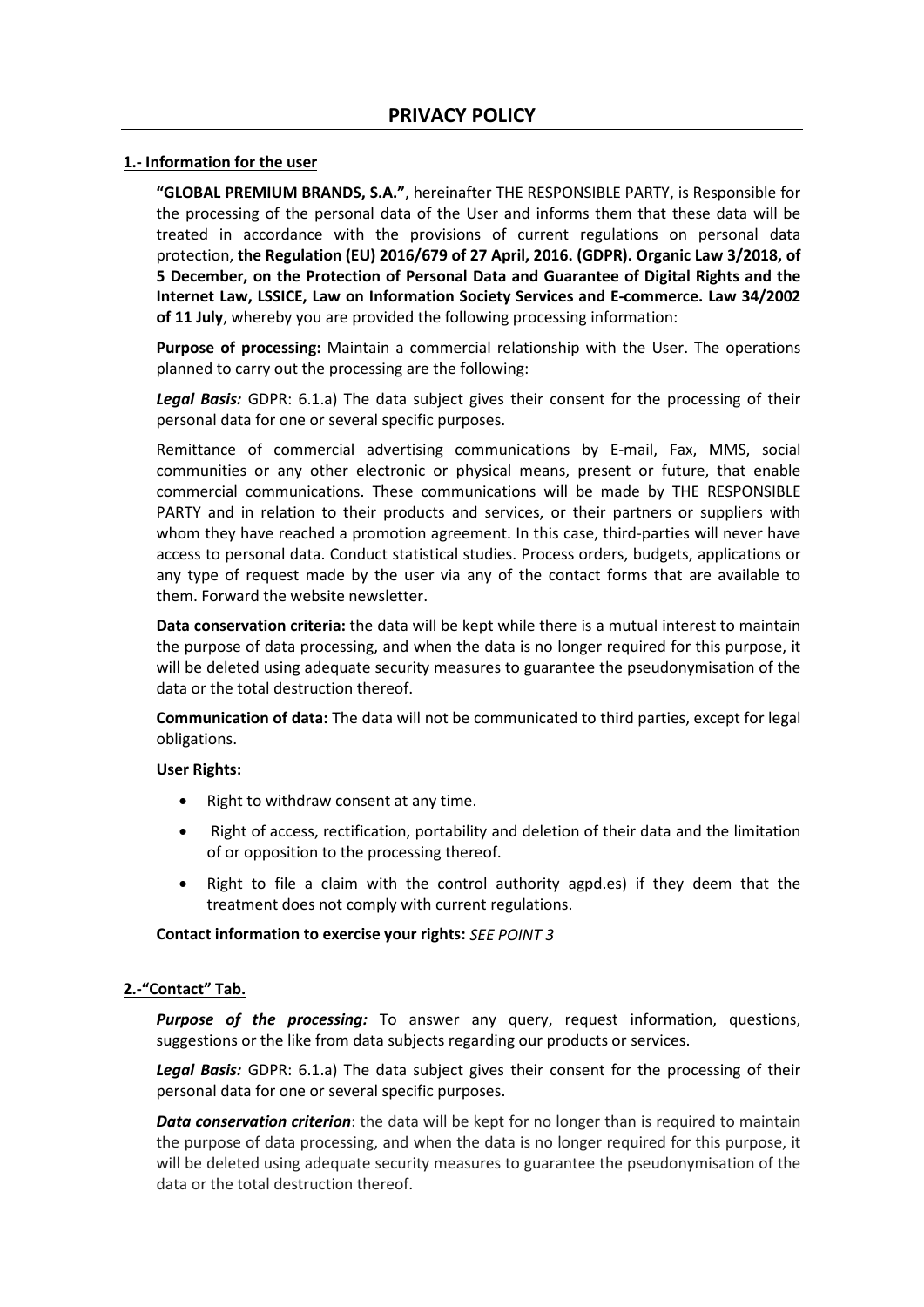*Communication of data:* The data will not be communicated to third parties, except for legal obligations.

## *User Rights:*

- Right to withdraw consent at any time.
- Right of access, rectification, portability and deletion of their data and the limitation of or opposition to the processing thereof.
- Right to file a claim with the control authority [\(https://www.aepd.es/reglamento/derechos/index.html\)](https://www.aepd.es/reglamento/derechos/index.html) if they deem that the treatment does not comply with current regulations. [www.agpd.es.](http://www.agpd.es/) Calle Jorge Juan 6, 28001. Madrid.

## *Contact information to exercise your rights: SEE POINT 3*

## **3.- Contact information to exercise your rights:**

**"GLOBAL PREMIUM BRANDS, S.A."**, holder of NIF no. **A84615483**, with address at Avenida Conde de Romanones, 18, Azuqueca de Henares, C.P. 19200, Guadalajara, Castilla La Mancha. Spain.

Or at the email address[: lopd@globalpremiumbrands.com](mailto:lopd@globalpremiumbrands.com)

## **4.- Links "Social Networks".**

The links which redirect the website to the different social network accounts like Instagram, etc. and which belong to **"GLOBAL PREMIUM BRANDS, S.A"** are designed so that users can directly access them and thus interact, express opinions, ideas and other comments relating to the company, its services or products. The company **"GLOBAL PREMIUM BRANDS, S.A.",** is not responsible for the comments expressed, or photos or videos published by the community of users, although it may veto, delete or remove comments, photos or videos that are improper or inappropriate. Regarding the responsibility of the different social network platforms, please refer to their own Privacy Policy.

## **5.- Mandatory or optional nature of the information provided by the user**

The Users, by checking the corresponding boxes and entering data in the fields marked with an asterisk (\*) in the contact form or presented in download forms, expressly and freely and unequivocally accept that their data is necessary for the provider in order to process their request, and that inclusion of data in the remaining fields is voluntary. The User guarantees that the personal data provided to THE RESPONSIBLE PARTY is accurate and is responsible for communicating any modification thereof. THE RESPONSIBLE PARTY expressly informs and guarantees its users that their personal data will not be transferred in any case to third parties, and that whenever any kind of transfer of personal data is to take place, the express consent, informed and unequivocal consent of the Users will be requested beforehand. All data requested through the website is mandatory, since it is necessary for the provision of an optimal service to the User. In the event that all the data is not provided, it is not guaranteed that the information and services provided will be completely adjusted to their needs.

## **6.- Safety measures**

That in accordance with the provisions of current regulations on personal data protection, THE RESPONSIBLE PARTY is in compliance with all the provisions of the GDPR and LOPDGDD regulations on the handling of personal data under their responsibility, and manifestly, with the principles described in article 5 of the GDPR and article 4 of the LOPDGDD, by which said data is handled in a lawful, loyal and transparent manner in relation to the interested party and in an adequate, relevant and limited manner in relation to the requirements for the